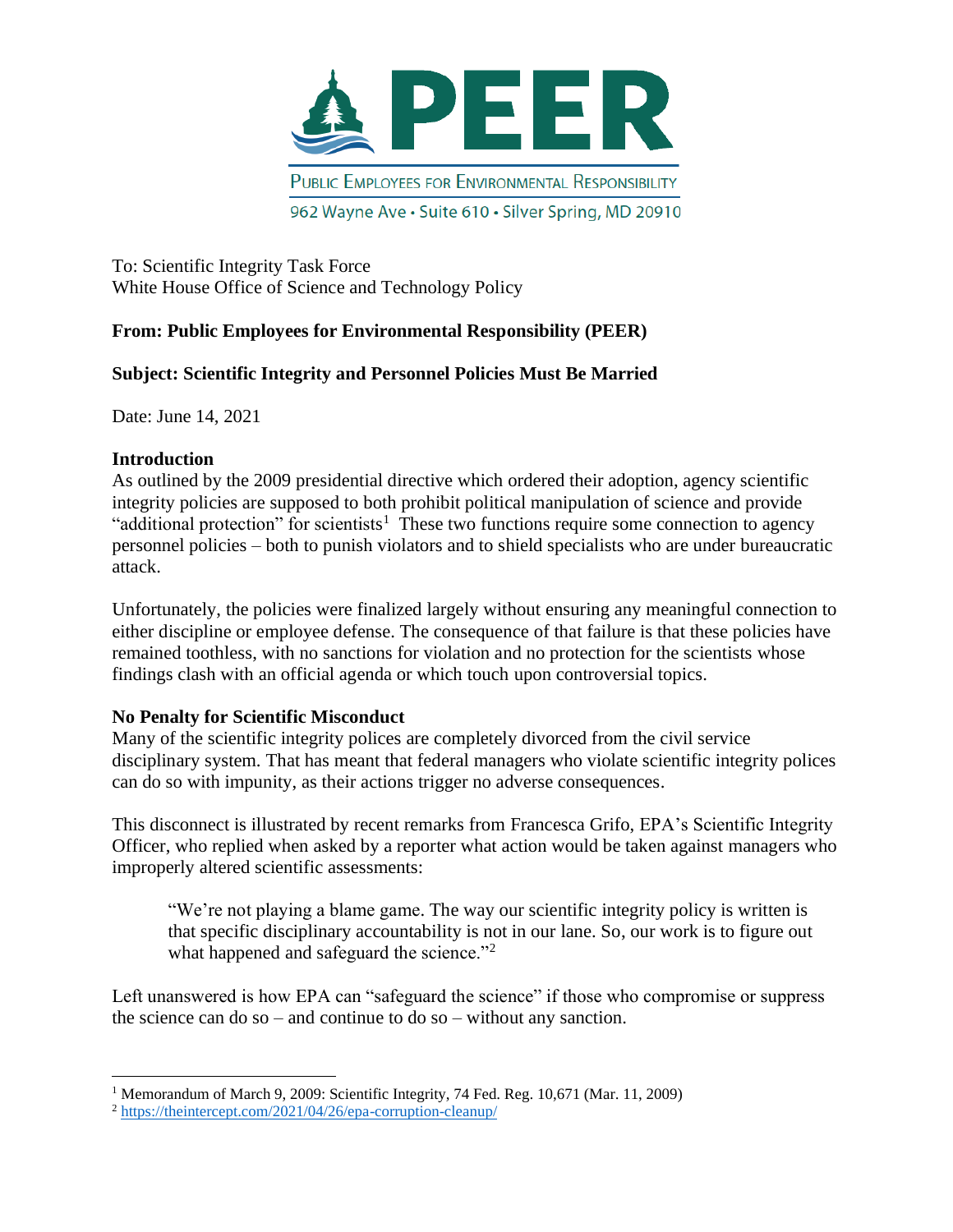The disconnect is also reflected by the fact that many agencies do not include scientific misconduct within their official table of penalties, which outline the suggested penalties (usually for both first and repeat offenses) on a wide range of misconduct, ranging from unexcused absences, to theft, to violent behavior.<sup>3</sup> This gap suggests that agency leadership does not consider scientific misconduct violations as worthy of discipline, as there is no suggested range of penalties even for deliberate scientific misconduct. 4

Some agencies, such as the Department of Interior, prevent scientific integrity review panels from even recommending discipline for a manager guilty of violations.<sup>5</sup> Moreover, typically policies do not require disciplinary review in the event that an adverse finding is made, or even make a referral for that purpose. Thus, politically-motivated scientific suppression, alteration, or other misconduct largely goes unpunished.

#### **Recommendation**

There should be a specific range of penalties applied to scientific misconduct reflected in every agency's Table of Penalties. Moreover, all agencies should be required to undertake a disciplinary review in any case where misconduct has found to have occurred.

### **No Punishment for Political Appointees**

One major anomaly in these policies supposedly aimed at curbing political manipulation of government science is the lack of clear application to political appointees. It is political appointees, after all, who presumably are a major source for politically motivated misconduct.<sup>6</sup>

However, political appointees are beyond the reach of the civil service disciplinary process. They are only answerable to the political official who appointed them. To the extent that the official is acting to further the agency's political agenda, it is unlikely that person will face any punishment and, in fact, may even be promoted.

<sup>&</sup>lt;sup>3</sup> One of the few exceptions is the U.S. Fish & Wildlife Service Table of Penalties

https://training.fws.gov/courses/references/job-aids/supervisors/documents/TableofPenalties-FullDocument.pdf It provides:

<sup>&</sup>quot;30. Violating the Department's Code of Scientific Conduct (or other professional code of conduct that applies to employees required to maintain a professional license or membership).

First Offense: Written Reprimand to 30-day suspension Second Offense: 30-day suspension to removal Third Offense: Removal Refer to 305 DM 3. 31"

By contrast, the scientific integrity policy is not referenced in the Department of Interior's Table of Penalties: <https://www.nifc.gov/eeo/docs/DOIManualTableOffensesPenalties.pdf>

<sup>&</sup>lt;sup>4</sup> For example, EPA provides specific penalties for Research Misconduct under a 2000 presidential order on that subject<https://ori.hhs.gov/sites/default/files/epapolicy.pdf> but has made no similar penalty provision for violations of its Scientific Integrity Policy.

<sup>&</sup>lt;sup>5</sup> See DOI 305 DM 3 at 3.8 Processing Complaints of Scientific Misconduct or Loss of Scientific Integrity. D(8): "The final report may make related recommendations, including changes to policy, but the report must not recommend any specific personnel actions or other corrective measures." (Emphasis added)

<sup>6</sup> See, *e.g.*[, https://www.peer.org/scientific-fraud-infests-fish-and-wildlife-service-top-ranks/](https://www.peer.org/scientific-fraud-infests-fish-and-wildlife-service-top-ranks/)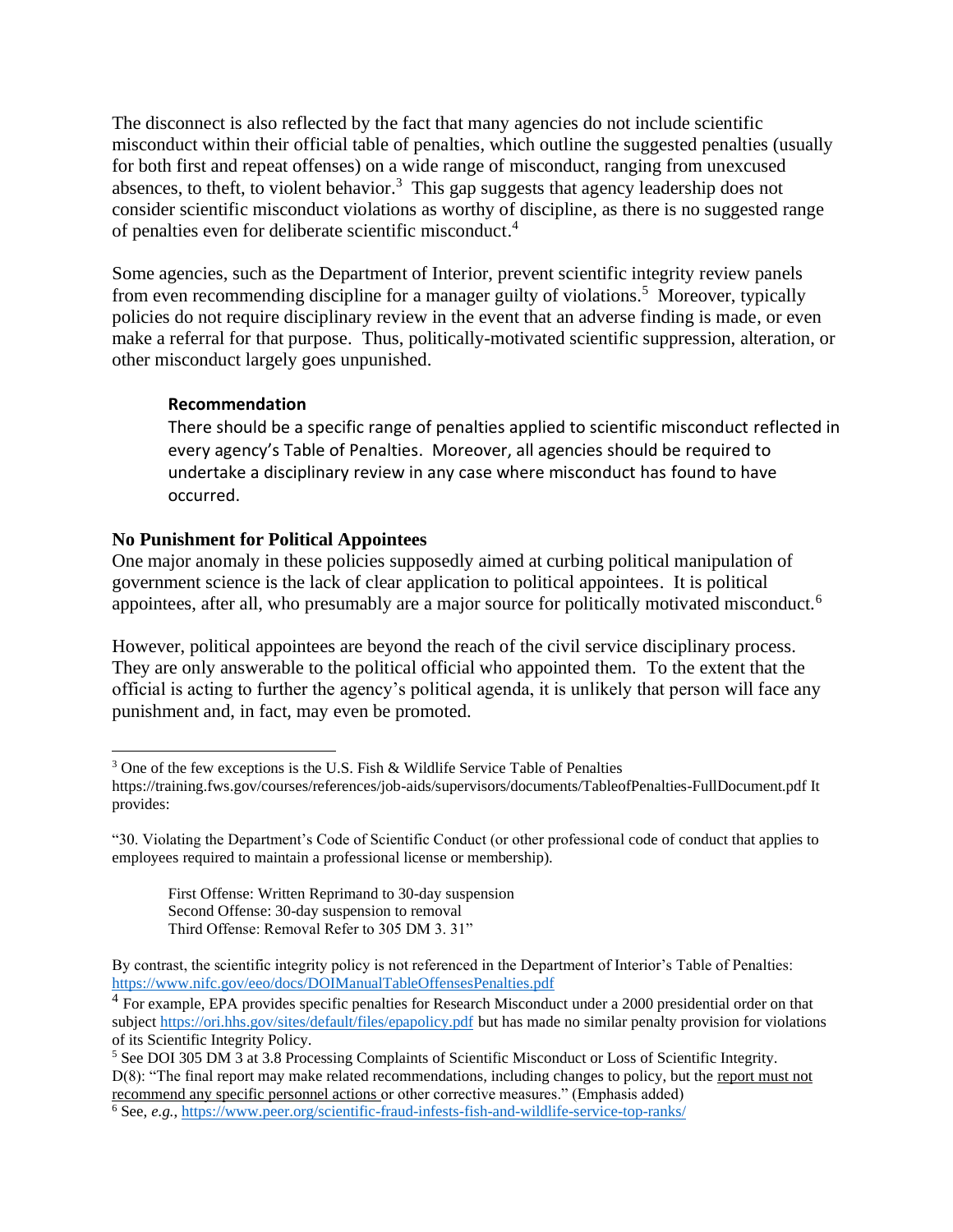Earlier this year, when a member of the White House staff was reported to have engaged in threatening behavior, President Biden immediately had that official removed.<sup>7</sup> The White House also issued a statement indicating zero tolerance for acts of incivility by its staff.

One product of the Task Force process should be the adoption of a similar zero tolerance policy by the White House and all Cabinet officers that any political appointee found guilty of scientific misconduct (or the loss of scientific integrity) should be removed from federal service.

### **Recommendation**

When a Scientific Integrity Officer or review panel determines that a political appointee has engaged in scientific misconduct or caused the loss of scientific integrity, the identity of that official should be reported both to the White House and to the relevant Cabinet Officer. That report should be publicly displayed on the agency website.

#### **Policies Provide Scientists No Enforceable Protection**

The 2009 Obama Scientific Integrity Directive called for "additional" expanded whistleblower protections or procedures to prevent retaliation against or suppression of scientific work due to its policy, economic, or political implications. This part of Obama's directive was largely ignored or given lip service.<sup>8</sup>

Most all of the policies reference the Whistleblower Protection Act (WPA) as the sole source of legal protection for scientists. However, in this context, the WPA only covers disclosures of violation of agency rules. Thus, scientists who file scientific misconduct/integrity complaints are disclosing an alleged violation of a rule and, for that reason, already have whistleblower status. In this regard, PEER has successfully represented scientists who suffered reprisal after filing these complaints before the Office of Special Counsel (OSC) on the basis that filing that complaint entitled that person whistleblower protection.<sup>9</sup>

The WPA does not cover scientists who are not whistleblowers but who are suffering retaliation or obstruction for pursuing research on controversial matters or publishing research that does not support an agency position. Nor does the WPA cover scientists who face blowback after expressing a differing professional opinion – an option explicitly endorsed by some agency policies. 10

In addition, while some of the policies that provide for the filing of differing professional opinions express that those who make those filings will be protected, these policies do not specify what these protections will be and who would implement them.<sup>11</sup>

<sup>7</sup> [https://thehill.com/homenews/administration/538788-white-house-press-aide-resigns-after-threatening-politico](https://thehill.com/homenews/administration/538788-white-house-press-aide-resigns-after-threatening-politico-reporter)[reporter](https://thehill.com/homenews/administration/538788-white-house-press-aide-resigns-after-threatening-politico-reporter)

<sup>8</sup> Se[e https://www.peer.org/whistleblower-protections-for-scientists-sidelined/](https://www.peer.org/whistleblower-protections-for-scientists-sidelined/)

<sup>9</sup> Se[e https://www.peer.org/scientific-whistleblower-complaint-resolved/](https://www.peer.org/scientific-whistleblower-complaint-resolved/)

<sup>&</sup>lt;sup>10</sup> For example, EPA's SIP Sec. IV declares that the agency "welcomes differing views and opinions on scientific and technical matters…"

<sup>&</sup>lt;sup>11</sup> EPA's SIP at IVA3c declares that the policy "extends whistleblower protection to all EPA employees...who express a differing scientific opinion" but does not explain what this means, how it works, or who enforces these protections.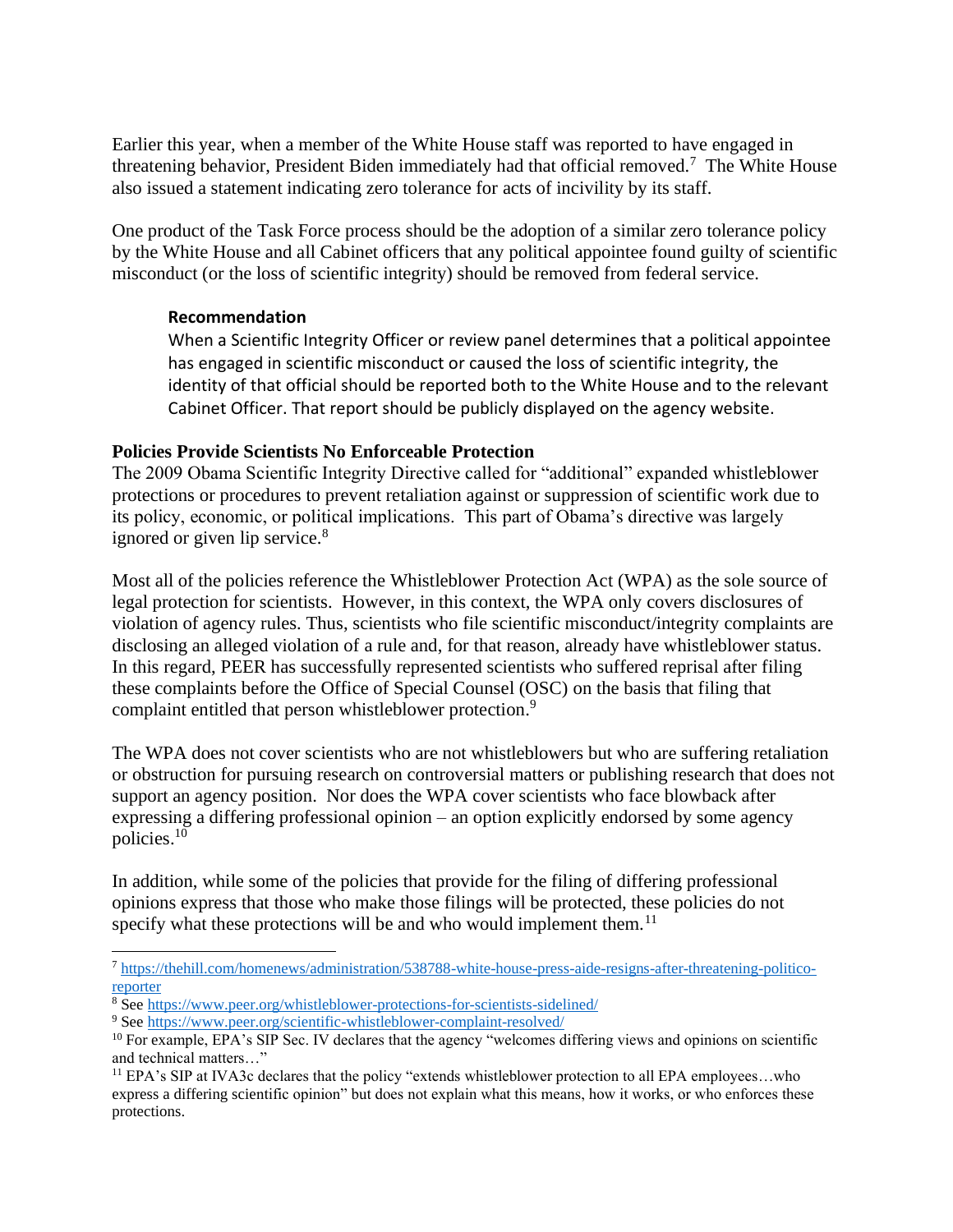In short, President Obama's promise of "additional" protections for scientists who face reprisals due to the substance or context of their research findings has largely gone unfulfilled.

The central challenge is having to rely upon the vehicle of agency rules as the sole means for curtailing agency discretion. As the expression "rules are meant to be broken" denotes, agencies can, and often do, set aside their own rules when it is convenient to do so. In these cases, the gist of the conflict is between institutional objectives and scientific integrity. In such a conflict, the former will almost always likely prevail.<sup>12</sup>

Moreover, agency rules are not externally enforceable in court.<sup>13</sup> Thus, there is no external check on agencies setting aside their own rules, no matter how emphatically declared.

Protection of whistleblowers required the enactment of a law – the Whistleblower Protection Act (which, in has been statutorily strengthened in subsequent years to combat agency evasions).<sup>14</sup> The ideal solution would be for Congress to enact a Scientist Protection Act which would provide protections that are enforceable against the Executive Branch in court, in the same manner that, for example, the Whistleblower Protection Act is enforced.<sup>15</sup>

In the absence of a new statute, there is an administrative path to address enforcement of scientific integrity policies. Apart from protecting whistleblowers, OSC has very broad but little used jurisdiction under 5 USC § 1216:

> "(a) In addition to the authority otherwise provided in this chapter, the Special Counsel shall, except as provided in subsection (b), conduct an investigation of any allegation concerning . . . (4) activities prohibited by any civil service law, rule, or regulation, including any activity relating to political intrusion in personnel decisionmaking." (Emphasis added.)

For example, OSC uses this authority to take action to remedy and prevent discrimination on the basis of sexual orientation in the federal workplace by enforcing an executive order to that effect.<sup>16</sup> Similarly, OSC could extend protection to scientists if they were covered by an executive directive to that effect, or a directive from Cabinet Secretaries or agency heads.

NOAA, in addition, purports to similarly protect persons accused but not convicted of misconduct. See Administrative Order 202-735D.2 at Sec. 5.10. "NOAA protects those who uncover and report scientific and research misconduct, as well as those accused of scientific and research misconduct in the absence of a finding of misconduct, from prohibited personnel practices…" The nature of these protections remains unspecified. <sup>12</sup> See case studies described here:<https://www.peer.org/can-biden-science-task-force-break-old-bad-habits/>

<sup>&</sup>lt;sup>13</sup> 5 U.S.C. §§ 552(b)(2) and 553(a)(2) regarding matters outside the scope of enforcement through the Administrative Procedure Act.

<sup>14</sup> <https://docs.house.gov/meetings/GO/GO24/20170201/105513/HHRG-115-GO24-Wstate-DevineT-20170201.pdf>

<sup>&</sup>lt;sup>15</sup> PEER has proposed such a statute that would protect those who participate in the peer review process either as authors or reviewers. Se[e https://www.peer.org/federal-scientists-face-official-barriers-in-publishing/](https://www.peer.org/federal-scientists-face-official-barriers-in-publishing/) <sup>16</sup> [https://www.eeoc.gov/mou/memorandum-understanding-between-us-office-special-counsel-and-equal](https://www.eeoc.gov/mou/memorandum-understanding-between-us-office-special-counsel-and-equal-employment-opportunity)[employment-opportunity](https://www.eeoc.gov/mou/memorandum-understanding-between-us-office-special-counsel-and-equal-employment-opportunity)